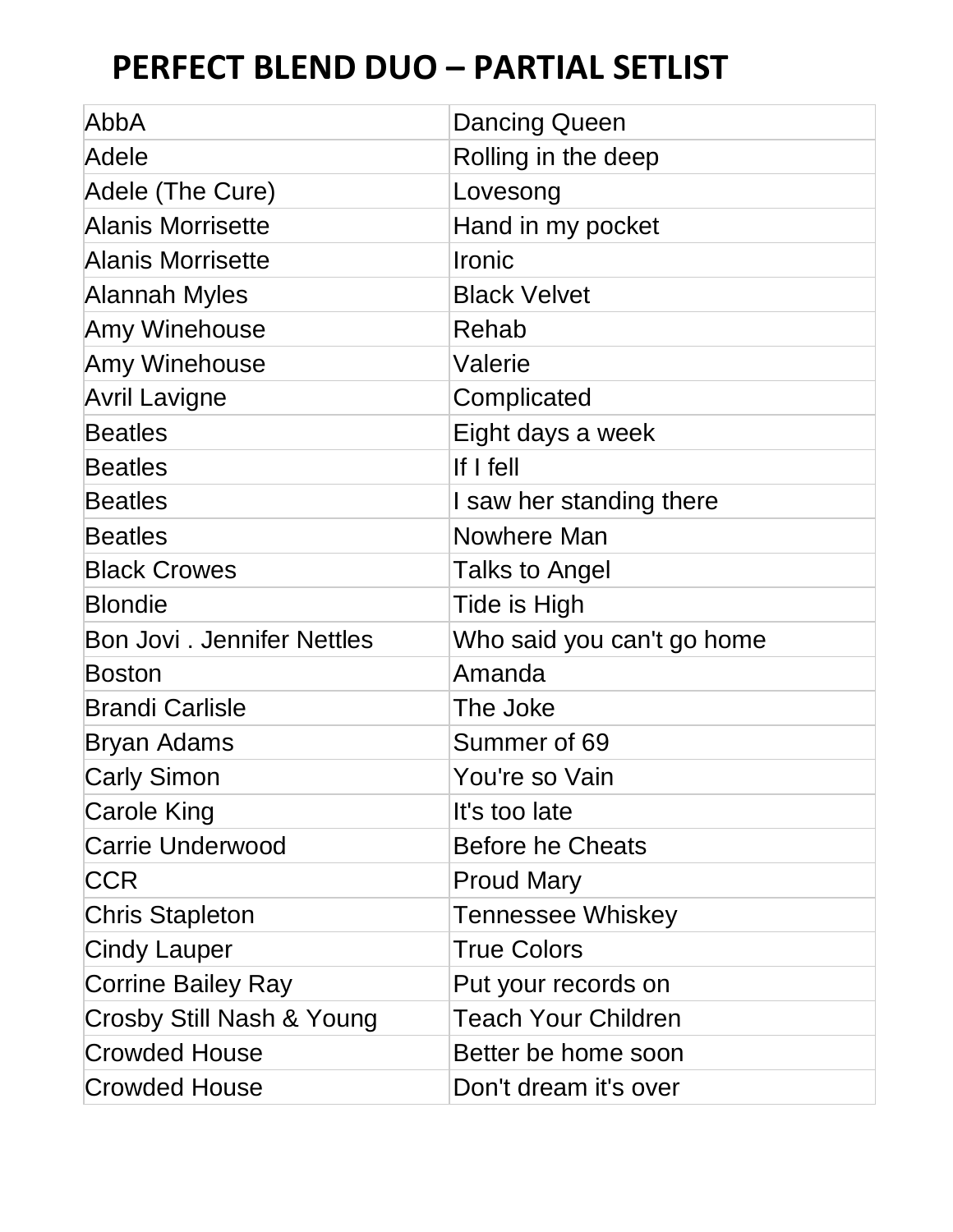| Daft Punk                    | <b>Get Lucky</b>                   |
|------------------------------|------------------------------------|
| Dollly Parton (Bee Gees)     | Islands in the stream              |
| <b>Doobie Brothers</b>       | Listen to the music                |
| Eagles                       | <b>Hotel California</b>            |
| Eagles                       | I can't tell you why               |
| Eagles                       | Lyin Eyes                          |
| Eagles                       | <b>New Kid in Town</b>             |
| <b>Edith Piaf</b>            | Vie en Rose                        |
| Elton John                   | <b>Goodbye Yellow Brick Road</b>   |
| <b>Elvis Presley</b>         | Cant help falling in love with you |
| <b>Extreme</b>               | <b>Hole Hearted</b>                |
| Extreme                      | More than Words                    |
| <b>Fleetwood Mac</b>         | Dreams                             |
| <b>Fleetwood Mac</b>         | Go your own way                    |
| Fleetwood Mac                | Landslide                          |
| Foo Fighters                 | Learn to Fly                       |
| <b>Four Non Blondes</b>      | What's up                          |
| <b>Frank Sinatra</b>         | The way you look tonight           |
| Gloria Gaynor                | I will survive                     |
| Heart                        | Dog & Butterfly                    |
| Indigo Girls                 | <b>Closer to Fine</b>              |
| <b>Israel Kamakawiwo'ole</b> | Somewhere over the rainbow         |
| Jefferson Airplane           | <b>White Rabbit</b>                |
| <b>John Denver</b>           | Take me Home Country roads         |
| John Mellencamp              | <b>Cherry Bomb</b>                 |
| <b>John Prine</b>            | In spite of ourselves              |
| Joni Mitchell                | River                              |
| Journey                      | Don't stop believin                |
| Journey                      | Lights                             |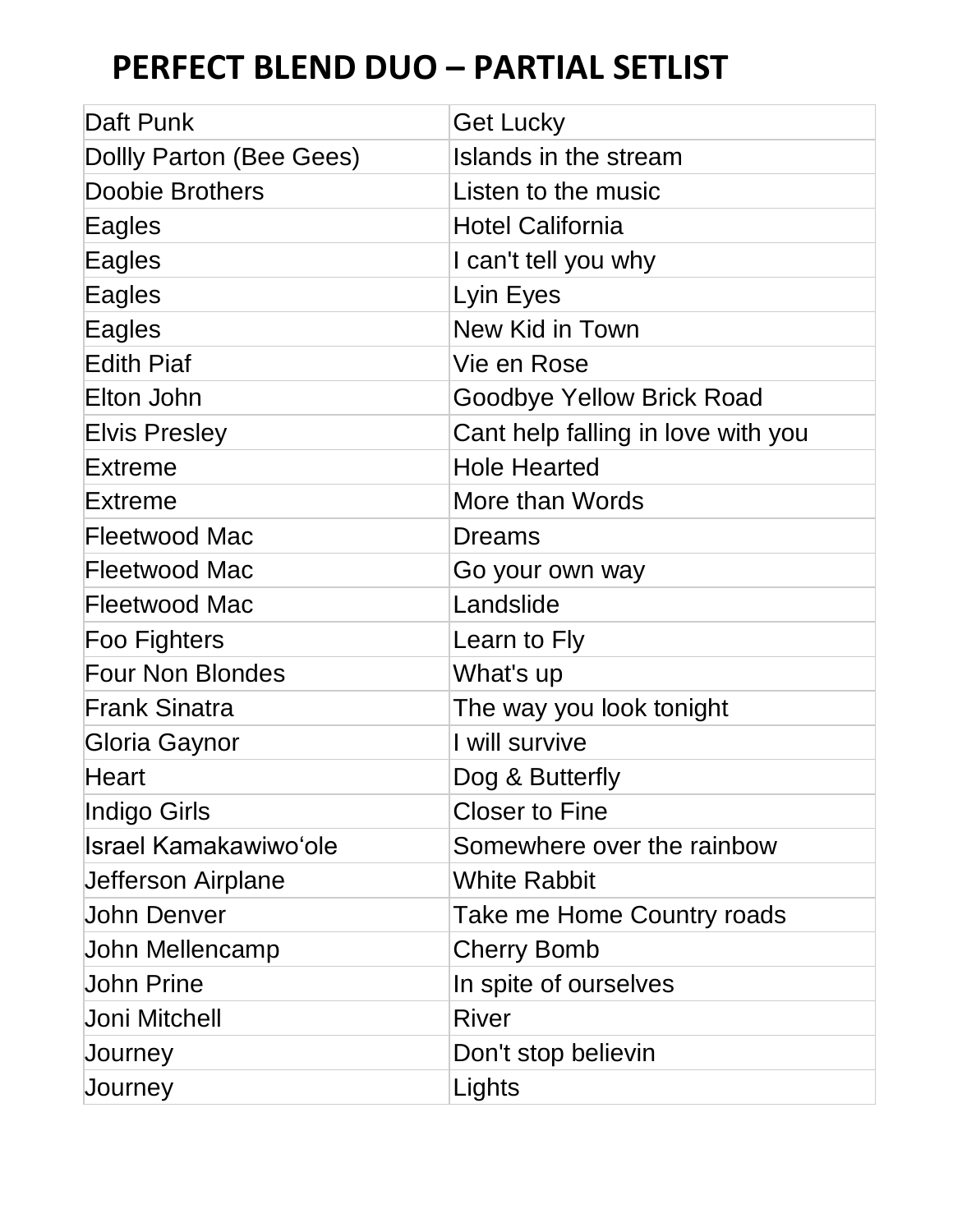| Kenny Chesney              | <b>You and Tequila</b>          |
|----------------------------|---------------------------------|
| Kid Rock / Sheryl Crow     | <b>Picture</b>                  |
| Lady A,                    | Need you now                    |
| Lady Gaga                  | <b>Million Reasons</b>          |
| Lady Gaga / Bradley Cooper | <b>Shallow</b>                  |
| Linda Rondstadt            | <b>Blue Bayou</b>               |
| LInda Rondstadt            | You're no Good                  |
| Mama & the Papas           | California Dreamin'             |
| Michael Jackson            | <b>Billy Jean</b>               |
| <b>Nancy Sinatra</b>       | These boots r' made for walking |
| Natalie Imbruglia          | Torn                            |
| <b>Neil Diamond</b>        | <b>Sweet Caroline</b>           |
| Neil Young                 | Harvest Moon                    |
| No Doubt                   | Underneath it all               |
| Norah Jones                | Don't know why                  |
| O.M.C                      | <b>How Bizarre</b>              |
| Orleans                    | Still the One                   |
| Paramore                   | The Only Exception              |
| Patty Smyth / Don Henley   | Sometimes love aint enough      |
| <b>Pink Floyd</b>          | Wish you were here              |
| Pretenders                 | <b>Back on Chain Gang</b>       |
| Prince                     | <b>Rasberry Beret</b>           |
| R.E.M.                     | Losing my religion              |
| <b>Rod Stewart</b>         | Maggie May                      |
| <b>Rolling Stones</b>      | Miss You                        |
| <b>Rolling Stones</b>      | Waiting on a friend             |
| Sade                       | <b>Smooth Operator</b>          |
| Shania Twain               | Feels like a Woman              |
| <b>Sheryl Crow</b>         | If it makes you happy           |